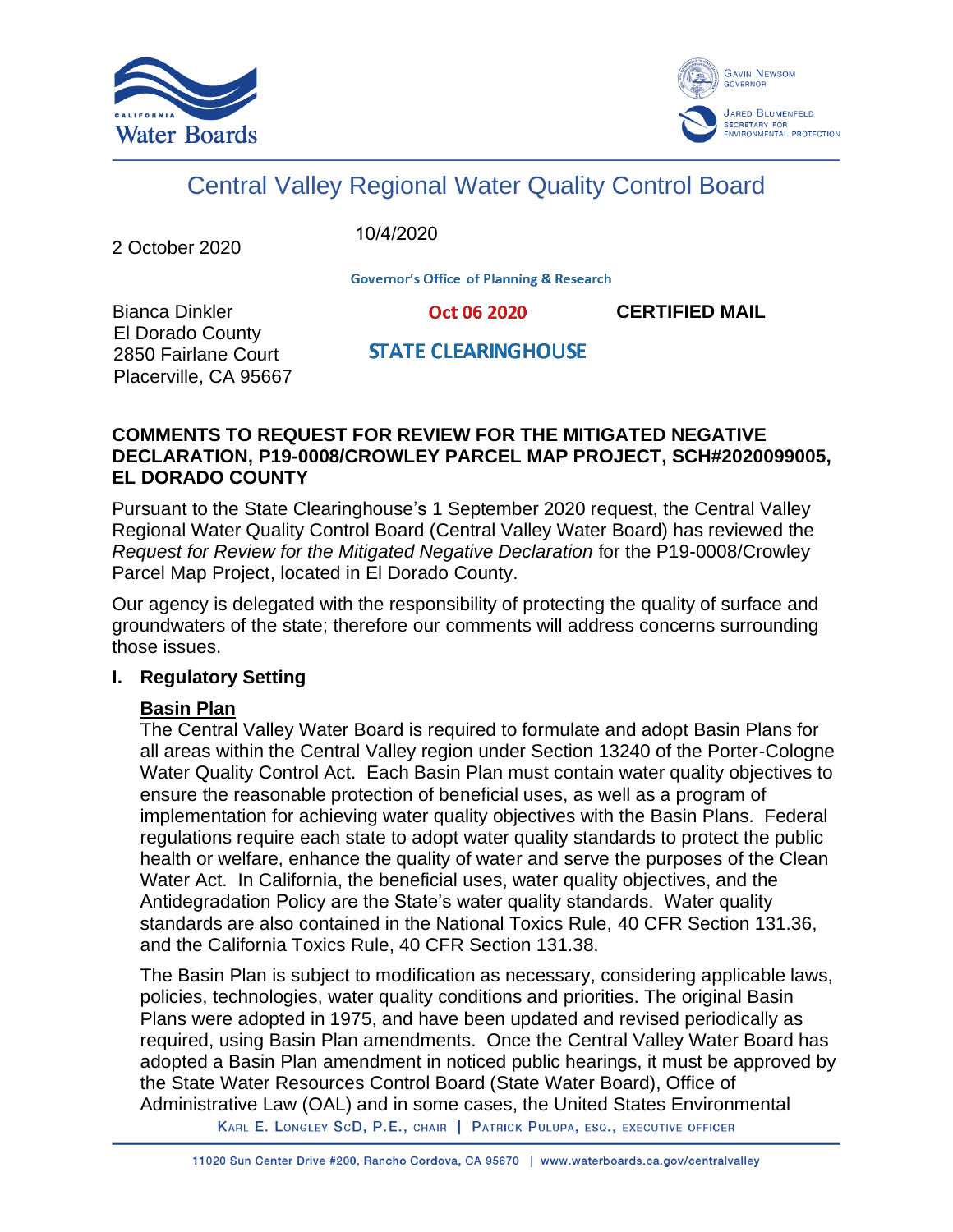Protection Agency (USEPA). Basin Plan amendments only become effective after they have been approved by the OAL and in some cases, the USEPA. Every three (3) years, a review of the Basin Plan is completed that assesses the appropriateness of existing standards and evaluates and prioritizes Basin Planning issues. For more information on the *Water Quality Control Plan for the Sacramento and San Joaquin River Basins*, please visit our website:

[http://www.waterboards.ca.gov/centralvalley/water\\_issues/basin\\_plans/](http://www.waterboards.ca.gov/centralvalley/water_issues/basin_plans/)

# **Antidegradation Considerations**

All wastewater discharges must comply with the Antidegradation Policy (State Water Board Resolution 68-16) and the Antidegradation Implementation Policy contained in the Basin Plan. The Antidegradation Implementation Policy is available on page 74 at:

https://www.waterboards.ca.gov/centralvalley/water\_issues/basin\_plans/sacsjr\_2018 05.pdf

In part it states:

*Any discharge of waste to high quality waters must apply best practicable treatment or control not only to prevent a condition of pollution or nuisance from occurring, but also to maintain the highest water quality possible consistent with the maximum benefit to the people of the State.*

*This information must be presented as an analysis of the impacts and potential impacts of the discharge on water quality, as measured by background concentrations and applicable water quality objectives.*

The antidegradation analysis is a mandatory element in the National Pollutant Discharge Elimination System and land discharge Waste Discharge Requirements (WDRs) permitting processes. The environmental review document should evaluate potential impacts to both surface and groundwater quality.

#### **II. Permitting Requirements**

# **Construction Storm Water General Permit**

Dischargers whose project disturb one or more acres of soil or where projects disturb less than one acre but are part of a larger common plan of development that in total disturbs one or more acres, are required to obtain coverage under the General Permit for Storm Water Discharges Associated with Construction and Land Disturbance Activities (Construction General Permit), Construction General Permit Order No. 2009-0009-DWQ. Construction activity subject to this permit includes clearing, grading, grubbing, disturbances to the ground, such as stockpiling, or excavation, but does not include regular maintenance activities performed to restore the original line, grade, or capacity of the facility. The Construction General Permit requires the development and implementation of a Storm Water Pollution Prevention Plan (SWPPP). For more information on the Construction General Permit, visit the State Water Resources Control Board website at:

[http://www.waterboards.ca.gov/water\\_issues/programs/stormwater/constpermits.sht](http://www.waterboards.ca.gov/water_issues/programs/stormwater/constpermits.shtml) [ml](http://www.waterboards.ca.gov/water_issues/programs/stormwater/constpermits.shtml)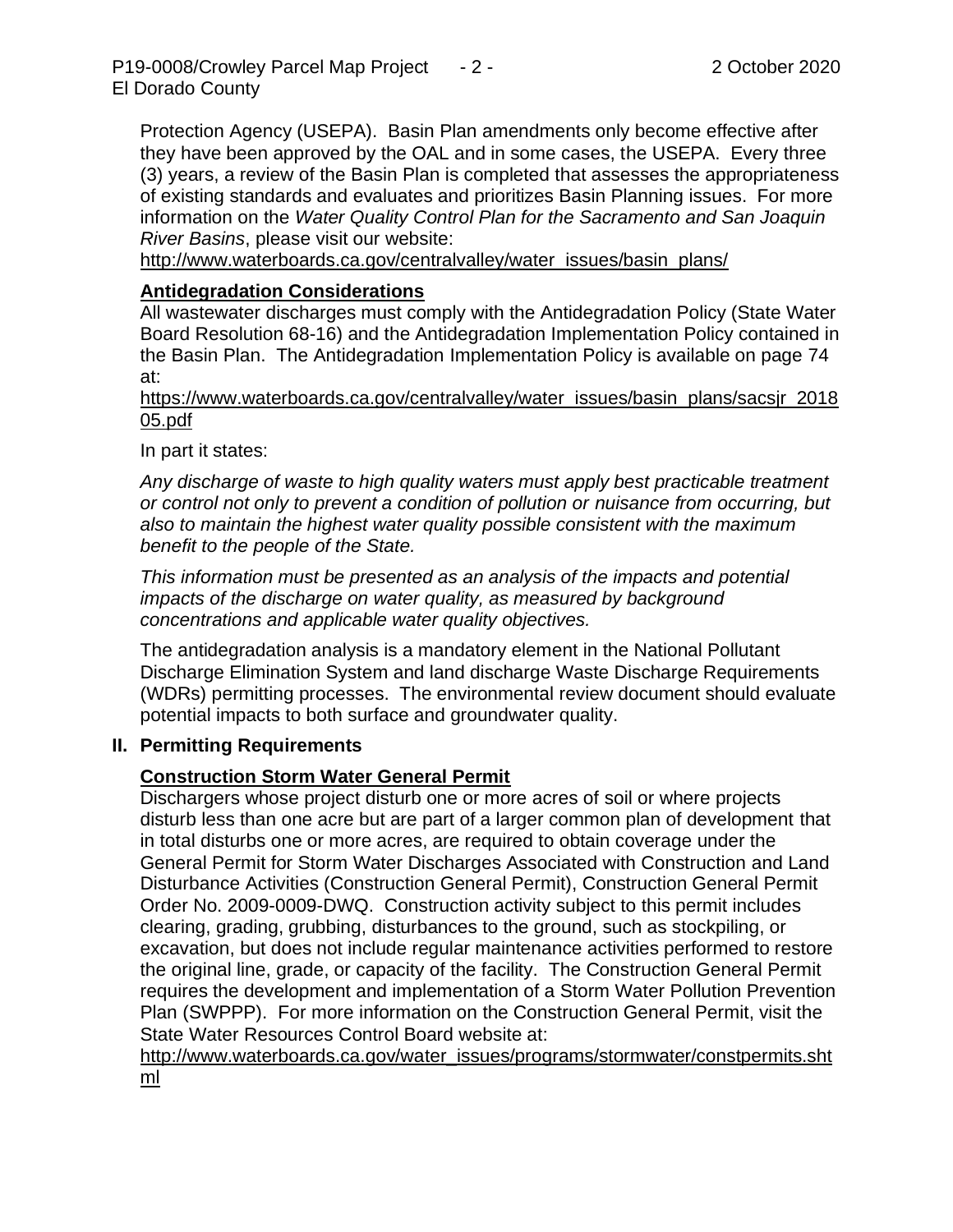# **Phase I and II Municipal Separate Storm Sewer System (MS4) Permits<sup>1</sup>**

The Phase I and II MS4 permits require the Permittees reduce pollutants and runoff flows from new development and redevelopment using Best Management Practices (BMPs) to the maximum extent practicable (MEP). MS4 Permittees have their own development standards, also known as Low Impact Development (LID)/postconstruction standards that include a hydromodification component. The MS4 permits also require specific design concepts for LID/post-construction BMPs in the early stages of a project during the entitlement and CEQA process and the development plan review process.

For more information on which Phase I MS4 Permit this project applies to, visit the Central Valley Water Board website at:

http://www.waterboards.ca.gov/centralvalley/water\_issues/storm\_water/municipal\_p ermits/

For more information on the Phase II MS4 permit and who it applies to, visit the State Water Resources Control Board at:

http://www.waterboards.ca.gov/water\_issues/programs/stormwater/phase\_ii\_munici pal.shtml

# **Industrial Storm Water General Permit**

Storm water discharges associated with industrial sites must comply with the regulations contained in the Industrial Storm Water General Permit Order No. 2014- 0057-DWQ. For more information on the Industrial Storm Water General Permit, visit the Central Valley Water Board website at:

http://www.waterboards.ca.gov/centralvalley/water\_issues/storm\_water/industrial\_ge neral\_permits/index.shtml

# **Clean Water Act Section 404 Permit**

If the project will involve the discharge of dredged or fill material in navigable waters or wetlands, a permit pursuant to Section 404 of the Clean Water Act may be needed from the United States Army Corps of Engineers (USACE). If a Section 404 permit is required by the USACE, the Central Valley Water Board will review the permit application to ensure that discharge will not violate water quality standards. If the project requires surface water drainage realignment, the applicant is advised to contact the Department of Fish and Game for information on Streambed Alteration Permit requirements. If you have any questions regarding the Clean Water Act Section 404 permits, please contact the Regulatory Division of the Sacramento District of USACE at (916) 557-5250.

# **Clean Water Act Section 401 Permit – Water Quality Certification**

If an USACE permit (e.g., Non-Reporting Nationwide Permit, Nationwide Permit, Letter of Permission, Individual Permit, Regional General Permit, Programmatic

<sup>&</sup>lt;sup>1</sup> Municipal Permits = The Phase I Municipal Separate Storm Water System (MS4) Permit covers medium sized Municipalities (serving between 100,000 and 250,000 people) and large sized municipalities (serving over 250,000 people). The Phase II MS4 provides coverage for small municipalities, including non-traditional Small MS4s, which include military bases, public campuses, prisons and hospitals.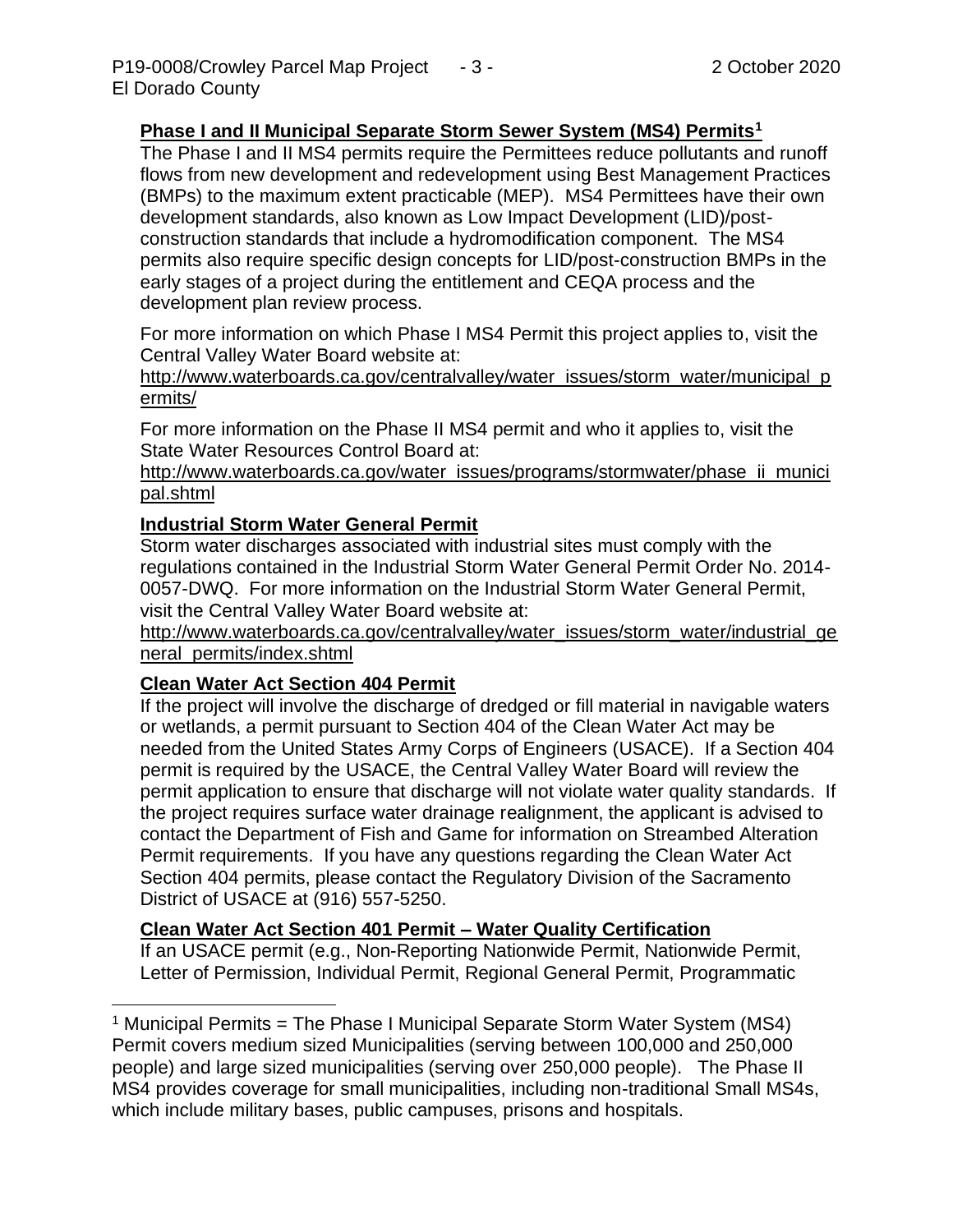General Permit), or any other federal permit (e.g., Section 10 of the Rivers and Harbors Act or Section 9 from the United States Coast Guard), is required for this project due to the disturbance of waters of the United States (such as streams and wetlands), then a Water Quality Certification must be obtained from the Central Valley Water Board prior to initiation of project activities. There are no waivers for 401 Water Quality Certifications. For more information on the Water Quality Certification, visit the Central Valley Water Board website at:

https://www.waterboards.ca.gov/centralvalley/water\_issues/water\_quality\_certificatio n/

# **Waste Discharge Requirements – Discharges to Waters of the State**

If USACE determines that only non-jurisdictional waters of the State (i.e., "nonfederal" waters of the State) are present in the proposed project area, the proposed project may require a Waste Discharge Requirement (WDR) permit to be issued by Central Valley Water Board. Under the California Porter-Cologne Water Quality Control Act, discharges to all waters of the State, including all wetlands and other waters of the State including, but not limited to, isolated wetlands, are subject to State regulation. For more information on the Waste Discharges to Surface Water NPDES Program and WDR processes, visit the Central Valley Water Board website at:https://www.waterboards.ca.gov/centralvalley/water\_issues/waste\_to\_surface\_wat er/

Projects involving excavation or fill activities impacting less than 0.2 acre or 400 linear feet of non-jurisdictional waters of the state and projects involving dredging activities impacting less than 50 cubic yards of non-jurisdictional waters of the state may be eligible for coverage under the State Water Resources Control Board Water Quality Order No. 2004-0004-DWQ (General Order 2004-0004). For more information on the General Order 2004-0004, visit the State Water Resources Control Board website at:

https://www.waterboards.ca.gov/board\_decisions/adopted\_orders/water\_quality/200 4/wqo/wqo2004-0004.pdf

#### **Dewatering Permit**

If the proposed project includes construction or groundwater dewatering to be discharged to land, the proponent may apply for coverage under State Water Board General Water Quality Order (Low Threat General Order) 2003-0003 or the Central Valley Water Board's Waiver of Report of Waste Discharge and Waste Discharge Requirements (Low Threat Waiver) R5-2018-0085. Small temporary construction dewatering projects are projects that discharge groundwater to land from excavation activities or dewatering of underground utility vaults. Dischargers seeking coverage under the General Order or Waiver must file a Notice of Intent with the Central Valley Water Board prior to beginning discharge.

For more information regarding the Low Threat General Order and the application process, visit the Central Valley Water Board website at:

http://www.waterboards.ca.gov/board decisions/adopted orders/water quality/2003/ wqo/wqo2003-0003.pdf